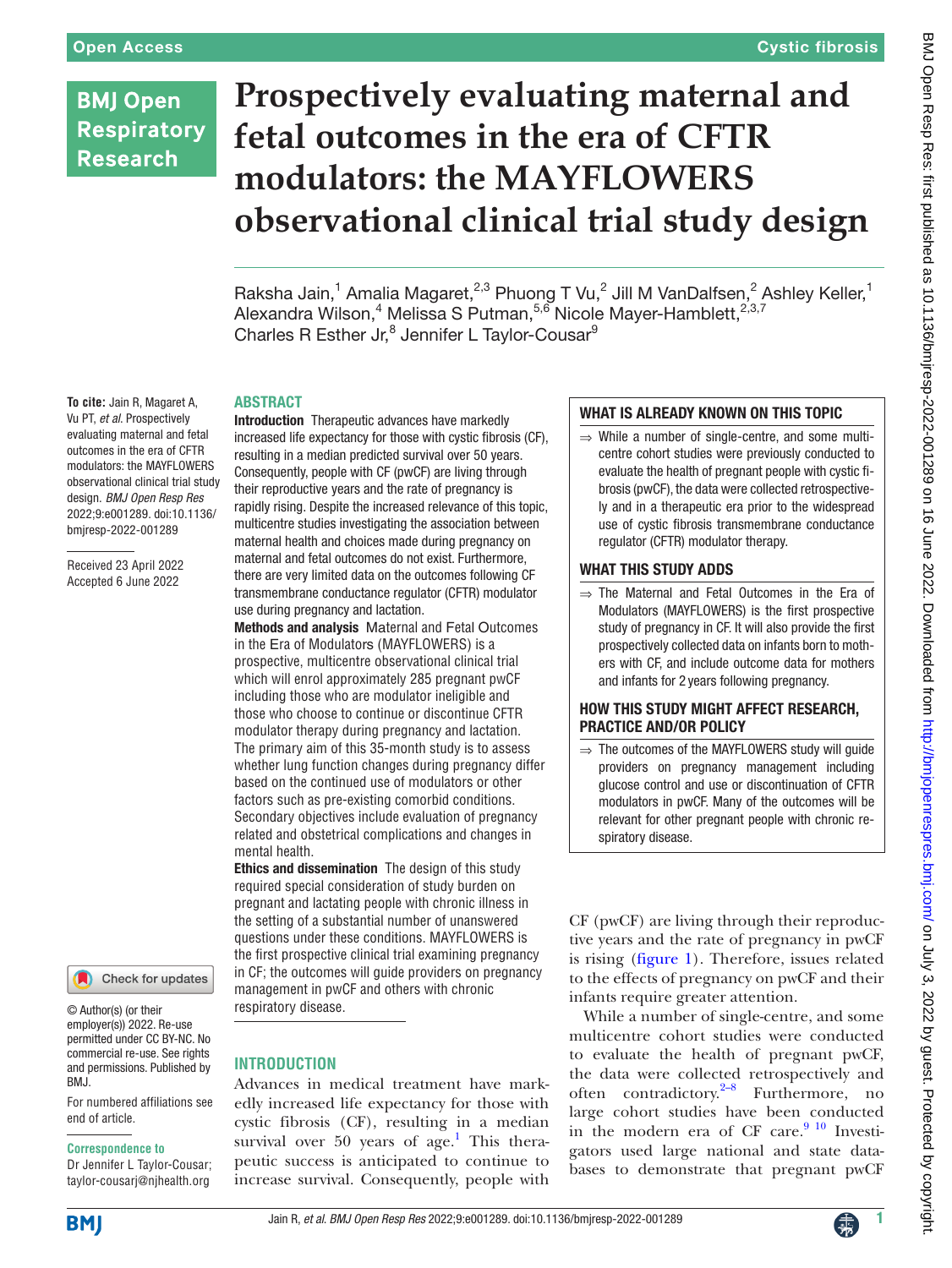700

600

500

400

300

200

100

 $\mathbf{0}$ 

<span id="page-1-0"></span>2000

Number of pregnancies



Figure 1 Pregnancies in people with cystic fibrosis (CF) have dramatically increased over the last 20 years. Based on historical increases in morbidity and mortality during pregnancy, particularly for people with severely impaired lung function, pregnancy was discouraged. With improvements in therapy and long-term prognosis, pregnancy rates reported in the US CF Foundation Patient Registry for people with CF aged 14–45 increased substantially, particularly in 2020 following the approval of elexacaftor–tezacaftor–ivacaftor in 2019.

experience increased morbidity and mortality compared with people without CF: they are more likely to undergo Caesarean section (C-section), have preterm/low-birth weight infants and deliver infants with congenital anomalies.<sup>11-13</sup> In addition, pwCF with pregestational diabetes, a common complication, also have higher rates of C-section.<sup>6</sup> Previous reports further suggest that the first year post delivery is a time of extreme shift in hormones and stress, and can be associated with loss in body mass index (BMI) and per cent predicted forced expiratory volume in 1s ( $ppFEV_1$ ) below prepregnancy baseline.<sup>5-7</sup> Using data from the UK CF Registry in a cohort of pwCF pregnant between 2016 and 2018, we recently confirmed a decline in  $ppFEV_1$  and BMI, and an increase in pulmonary exacerbations in the year following pregnancy.<sup>14</sup> Importantly, neither our study nor other cohort studies have reported infant outcome data beyond birth. $910$ Many pwCF, therefore, are concerned about the consequences of pregnancy on their health and that of their infants.[15 16](#page-8-7) Despite the increased relevance of this topic, to date there have been no multicentre prospective trials in CF aimed at helping identify the potential associations of prepregnancy health and choices made during pregnancy with maternal and fetal outcomes.

The population of pwCF experiencing pregnancy is growing at least in part due to the availability of better chronic medications, including the oral systemic medications that affect the basic CF defect, CF transmembrane conductance regulator (CFTR) modulators such as ivacaftor, lumacaftor/ivacaftor, tezacaftor/ivacaftor and elexacaftor/tezacaftor/ivacaftor (ETI). However, pregnant people were excluded from phase III trials of these medications.<sup>17–22</sup> In the USA, preclinical, clinical and postmarketing experiences drive pregnancy

classifications for drugs; ivacaftor, lumacaftor/ivacaftor and tezacaftor/ivacaftor have category B ratings. $23-25$ Using the post-2015 Federal Drug Administration (FDA) system of categorising risk of drug use in pregnancy, although animal reproductive studies of the individual components of ETI did not show teratogenic effects, there is inadequate information in humans. $26 27$ There have been case reports and case series describing successful pregnancies in people using CFTR modulator therapy but there are no prospective studies of the effects of CFTR modulators on pregnancy.[28–33](#page-8-11) Because there are clear reports of destabilisation occurring in pregnant pwCF on withdrawal from modulators, $28\frac{29}{29}$  clinicians and pwCF are in urgent need of more data on the maternal– fetal impact of CFTR modulator use or discontinuation during pregnancy and/or lactation.

The *Ma*ternal and *F*eta*l O*utcomes in the *E*ra of Modulato*rs* (MAYFLOWERS) study is the first prospective, multicentre study in CF to assess the impact of pregnancy and that of CF medications on the health of pwCF. The primary aim is to assess whether lung function changes during pregnancy differ based on the use of modulators or other factors such as pre-existing comorbid conditions.

# **METHODS AND ANALYSIS Study sites and coordination**

The MAYFLOWERS trial is sponsored by the CF Foundation (CFF) and is currently enrolling across 40 participating centres in the CF Therapeutics Development Network (TDN). The CF TDN is comprised of 91 research centres in the USA dedicated to the safe and efficient conduct of clinical research in CF with the coordinating centre in Seattle, Washington.<sup>[34](#page-9-0)</sup>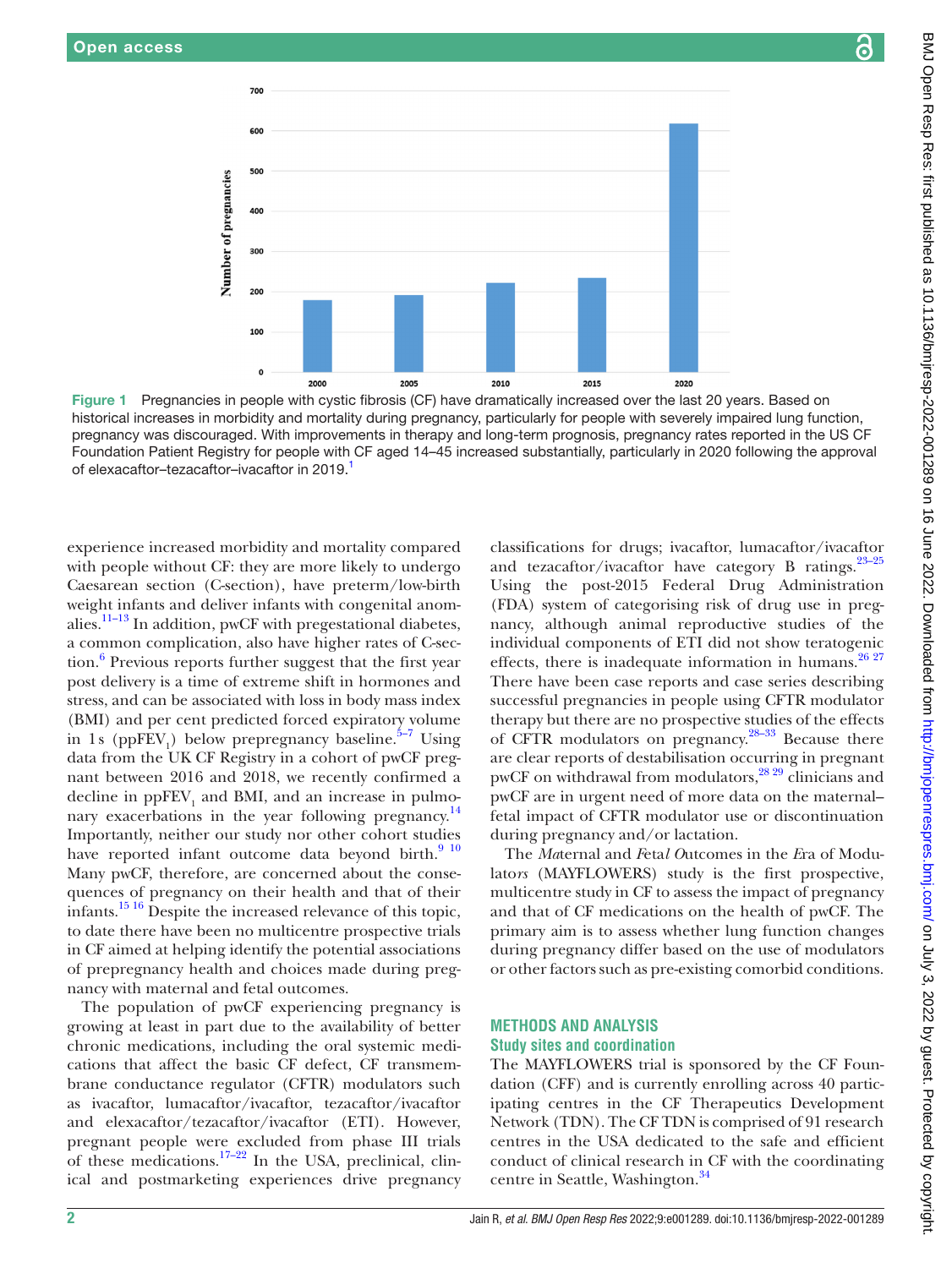# **Box 1** Inclusion and exclusion criteria

#### <span id="page-2-0"></span>Main study

#### Consent

- ⇒ Written informed consent (and assent when applicable) obtained from participant or participant's legal guardian.
- ⇒ Enrolled in the Cystic Fibrosis Foundation Patient Registry.
- $\Rightarrow$  Willing and able to adhere to the study visit schedule and other protocol requirements, as judged by the investigator.

**Demographics** 

 $\Rightarrow$  Must be ≥16 years of age at enrolment visit.

#### Health history

- ⇒ Documentation of CF diagnosis.
- ⇒ Currently pregnant (ie, either positive in-home pregnancy test with an absence of negative confirmatory pregnancy test or positive inclinic pregnancy test).
- $\Rightarrow$  Planning to continue with pregnancy.

# Additional eligibility criteria for PK substudy

- ⇒ Written informed consent for PK substudy.
- $\Rightarrow$  Must be at age of majority\* at enrolment visit.
- $\Rightarrow$  Must be currently prescribed ETI.
- ⇒ Able and willing to perform the testing and procedures required for this study, as judged by the investigator.

# Additional eligibility criteria for CGM substudy

- ⇒ Written informed consent/assent for CGM substudy.
- $\Rightarrow$  Must be ≤12 weeks pregnant at the enrolment visit.
- ⇒ Willing to self-insert the Dexcom G6 or G6 Pro CGM sensor at up to five different times and wear the sensor for up to 10 days each time.
- $\Rightarrow$  Willing to remove CGM sensor and return by mail within 1 week of CGM completion (if the device is not used for clinical care) *OR* willing to share CGM data with researchers through Dexcom Clarity via uploading data using Dexcom Clarity app on a smartphone (if the device is already being used for clinical care).
- $\Rightarrow$  Willing to withhold doses of acetaminophen greater than 1 g every 6 hours (4 g/day) while wearing the Dexcom G6.
- ⇒ Able and willing to perform the testing and procedures required for this substudy, as judged by the investigator.
- ⇒ *Does NOT* currently require treatment and is not expected to require treatment with hydroxyurea while wearing the Dexcom G6.
- ⇒ *Does NOT* have a history of lung transplantation.

\* The age of majority varies by state in the USA and ranges from 18 years or graduation from high school to 21 years.

CGM, continuous glucose monitoring; CF, cystic fibrosis; ETI, elexacaftor– tezacaftor–ivacaftor; PK, pharmacokinetics.

# **Study-design overview**

MAYFLOWERS is a prospective, multicentre, observational clinical trial that follows pregnant pwCF and their infants who are and who are not exposed to CFTR modulators. PwCF≥16 years of age with confirmed diagnosis of CF (including pregnant pwCF who have undergone lung transplantation are included; complete inclusion and exclusion criteria are described in [box](#page-2-0) 1). Participants will be followed over the course of pregnancy and for 2 years post delivery ([figure](#page-3-0) 2A). With participant consent, the infants of participants will also be enrolled at birth and followed for 2 years.

Approximately 285 participants will be enrolled in the trial. People will be enrolled in the first trimester of pregnancy if possible and assessed every 3 months during pregnancy and during the first year after delivery, then every 6 months for an additional year. The duration of participation for each participant is expected to be approximately 35 months [\(figure](#page-3-0) 2A).

At the enrolment visit, spirometry and weight measurements will be obtained in clinic followed by a remote visit (coached telehealth visit or a phone call) during which baseline home spirometry and weight measurements will be repeated. Over the course of the study, CF clinical data, patient-reported outcomes, questionnaires including mental health questionnaires, obstetrical outcomes, infant growth and development outcomes, and comorbidities will be collected. All concomitant medication and concurrent therapies will be documented throughout the study with changes in CFTR modulator usage through pregnancy and lactation specifically captured. Blood collection for banking will be offered to all participants.

In addition, a select number of sites will enrol eligible participants in two substudies ([figure](#page-3-0) 2B,C). One of these substudies is focused on understanding glucose metabolism during pregnancy using continuous glucose monitoring (CGM) and the other is aimed at understanding the pharmacokinetics (PK) of ETI in pregnancy, at birth and during lactation in mother and infant.

# **Patient and public involvement statement**

The study was designed with feedback and review by pwCF. PwCF were formally surveyed regarding the relative importance of proposed study endpoints through CFF Community Voice, $35$  and a mother with CF (acknowledgements) participated in initial protocol design and subsequent protocol review. In order to minimise subject stress and inconvenience, the study allows remote data collection in lieu of in-person visits as needed. Further, the trial is structured around routine obstetrical and CF clinical care visits including the option of telehealth or phone visits if in-person CF clinical visits are not convenient or feasible. The trial is being conducted according to International Conference of Harmonisation E6: Good Clinical Practice Consolidated Guidance to protect subject safety and data integrity.

# **Objectives and endpoints**

We hypothesise that pregnancy and lactation in pwCF cause short-term adverse health consequences that are compounded by complications of CF and may improve or stabilise with maternal use of CFTR modulators during pregnancy and lactation. Our primary hypothesis is that ppFEV<sub>1</sub> subsequent to pregnancy (3 months) will decrease relative to ppFEV1 prior to pregnancy (1year) and this decrease will be more pronounced among women who discontinue use of modulators. We will additionally account for other factors that may influence changes in  $\mathrm{ppFEV}_{1}$  including duration of prepregnancy modulator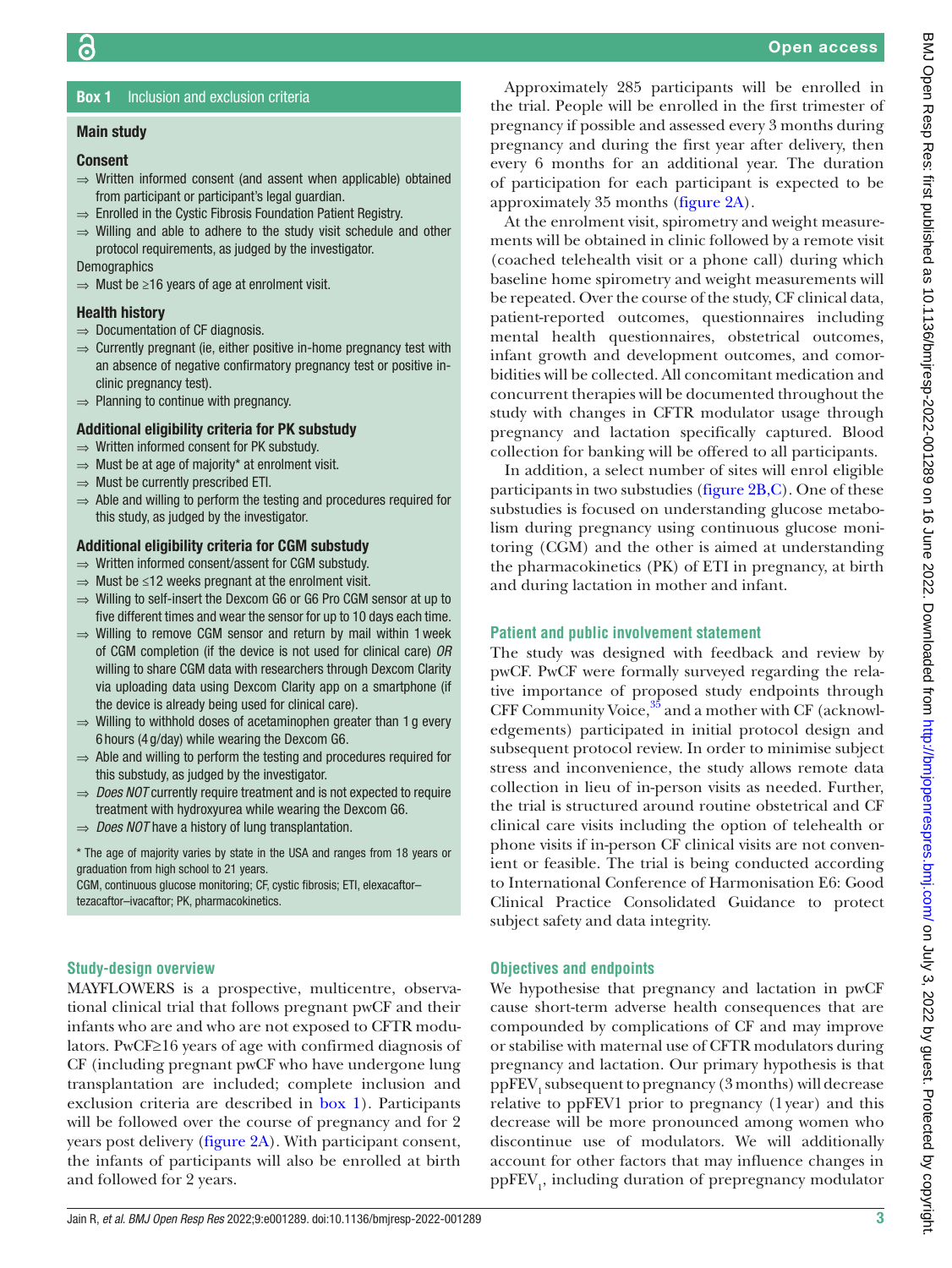A

B

Infant ETI PK Sub-Stud

*Delivery* 

 $\overline{V1*}$ 



use, baseline  $\mathrm{ppFEV}_1$ , genotype, history of exacerbations and pre-existing comorbid conditions ([box](#page-4-0) 2).

n Day 0\*

<span id="page-3-0"></span>3 Mor

The secondary objectives of this study ([box](#page-4-0) 2) are to assess  $(1)$  whether any changes that occur in ppFEV. over the course of pregnancy are recovered at one and 2years post pregnancy [\(figure](#page-3-0) 2A); (2) whether there is any association of duration of modulator therapies prior to and during pregnancy with other maternal health and obstetrical outcomes including pregnancy-related complications; (3) whether there is any association between CF symptom scores and measures of mental health as measured by the Cystic Fibrosis Questionnaire-Revised, Patient Health Questionnaire Depression Scale and Generalised Anxiety Disorder Scale; (4) whether maternal health and obstetrical outcomes are additionally associated with baseline  $ppFEV<sub>1</sub>$  or with prepregnancy BMI; and (5) whether prenatal care is associated with changes in  $ppFEV<sub>1</sub>$ . Finally, exploratory objectives will aid in describing the PK of CFTR modulators during and post pregnancy in mothers and infants with CF as well as characterise blood glucose excursions in pwCF during and post pregnancy ([figure](#page-3-0) 2B, C).

# **Statistical plan**

Demographic and baseline variables will be described for participants including CFTR modulator use [\(figure](#page-5-0) 3), genotype, race/ethnicity, age at pregnancy, height, weight, spirometry and other comorbidities (including lung transplantation). Additionally, neonatal data will be summarised for infants.

Assessment of whether there are modifiable or nonmodifiable factors associated with maternal health over

the course of pregnancy will be performed. The primary outcome is change in  $ppFEV<sub>1</sub>$  from 1year prepregnancy until post pregnancy (post pregnancy ppFEV<sub>1</sub> measurements will take place >2 weeks after resumption of modulator use, if applicable, at 3 months). For the primary analyses, changes in  $\mathrm{ppFEV}_1$  from prepregnancy until post pregnancy will be summarised and tested via paired t-test and longitudinal mixed-effect model, adjusted for cumulative CFTR modulator usage and potential confounding variables. A sensitivity analysis will be conducted that excludes participants who have undergone lung transplantation. Potential confounding measures may include age, baseline  $\mathrm{ppFEV}_1$ , baseline BMI, sputum microbiology and the presence of common CF comorbidities. Changes in  $ppFEV<sub>1</sub>$  relative to CFTR modulator usage will be assessed initially using 'any discontinuation' versus 'continuous use' and secondarily, based on cumulative months off modulators ([figure](#page-5-0) 3). Finally, if relevant, should the timing of modulator interruption vary over trimesters, an additional adjustment for cumulative time off modulators in each of the trimesters will be performed.

Sensitivity analyses will assess the tradeoff between measures taken proximal to post delivery with the stability afforded by having multiple  $\mathrm{ppFEV}_1$  measurements. The influence of missingness (eg, whether our findings change when persons with <3 prepregnancy or postpregnancy measures are excluded from analyses) will be explored in conjunction with the assumption of missing at random (eg, whether any potential measures of maternal health are associated with the availability of  $\mathrm{ppFEV}_1$  measures). Short-term as well as long-term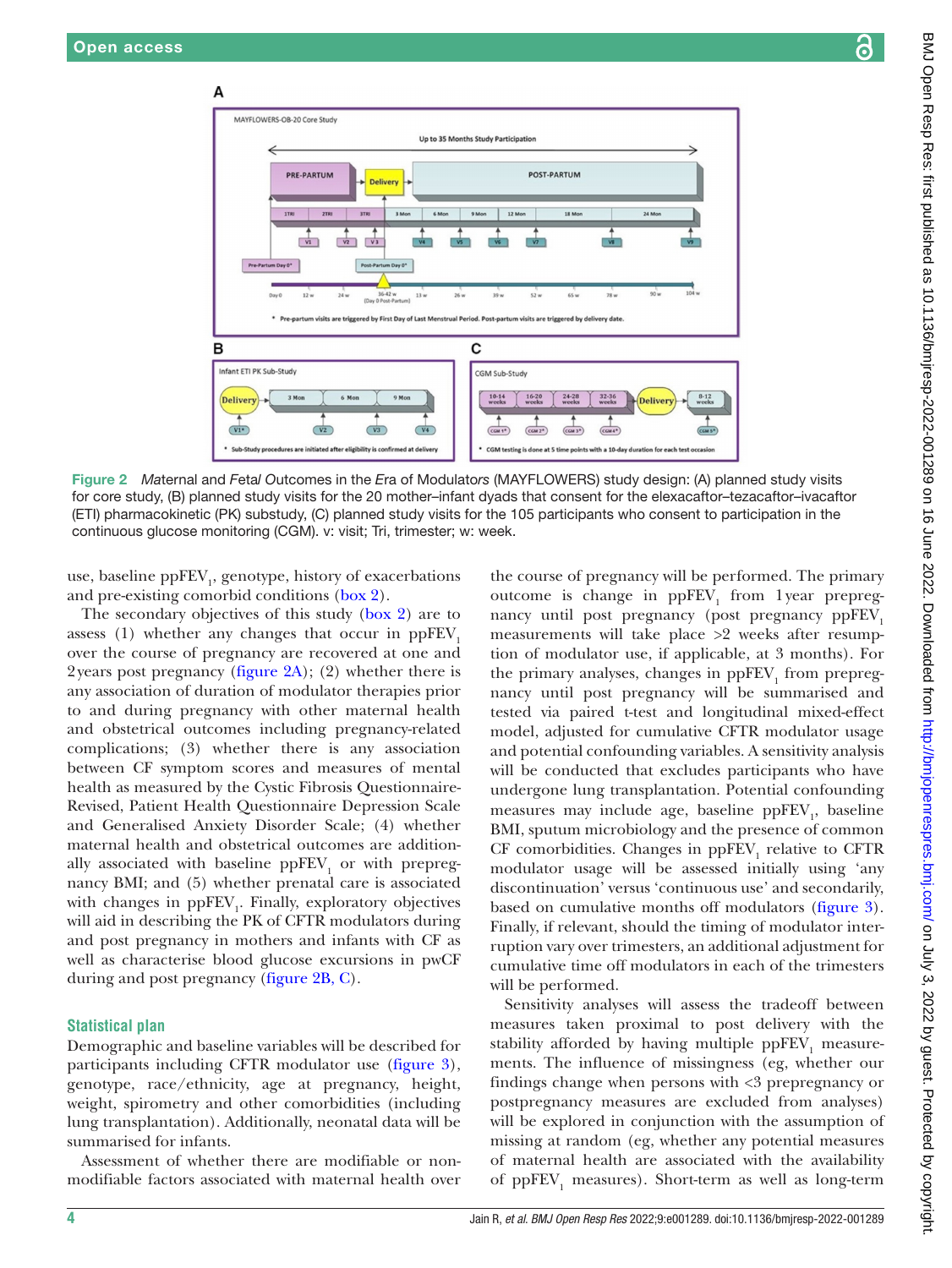# Box 2 MAYFLOWERS study endpoints

#### <span id="page-4-0"></span>Primary endpoint

ခြ

Change in  $ppFEV<sub>1</sub>$  after delivery relative to measures assessed prior to pregnancy.

#### Secondary endpoints

- $\Rightarrow$  Change in ppFEV<sub>1</sub> per cent predicted from prepregnancy until 1 and 2 years after delivery.
- $\Rightarrow$  Change in maternal weight and maternal BMI from prepregnancy until last measured prior to delivery (maximum weight gain).
- $\Rightarrow$  Proportion of participants who have an insufficient weight gain during pregnancy as currently defined by the Institute of Medicine.<sup>[62](#page-9-2)</sup>
- $\Rightarrow$  Proportion of participants who have insufficient recovery of weight loss associated with lactation.
- $\Rightarrow$  Incidence of CF exacerbations over the course of pregnancy, as number of exacerbations requiring intravenous antibiotics over person-years pregnant.
- ⇒ Incidence of gestational diabetes.
- ⇒ Incidence of gestational hypertension/pre-eclampsia.
- $\Rightarrow$  Proportion of participants having interventional deliveries, that is, C-sections.
- ⇒ Change in CFQ-R (total and domains), PHQ-8 and GAD-7 scores.

#### Exploratory endpoints

- ⇒ Change in concentration of CFTR modulators in maternal plasma during pregnancy and post pregnancy.
- ⇒ Proportions of participants with diagnosis of CFRD, abnormal glucose tolerance and normal glucose tolerance based on historical OGTT.
- ⇒ Proportion of participants who develop gestational diabetes during pregnancy overall and based on historical OGTT.
- ⇒ Maternal and obstetrical outcomes among those with a diagnosis of CFRD or abnormal glucose tolerance from historical OGTT, or gestational diabetes during the study.
- ⇒ Infant outcomes at birth (gestational age, birth weight, congenital anomalies) among those with a diagnosis of CFRD or abnormal glucose tolerance from historical OGTT, or gestational diabetes during the study.
- $\Rightarrow$  Management of gestational diabetes, that is, proportions of participants with gestational diabetes on dietary measures alone, oral medications, or insulin, as well as maternal and obstetrical outcomes by treatment type.

# Infant PK substudy endpoints

- ⇒ Concentration of ETI in cord blood.
- $\Rightarrow$  Concentration of ETI at delivery, 3, 6 and 9 months post partum in maternal blood.
- $\Rightarrow$  Concentration of ETI at delivery, 3, 6, and 9 months post partum in infant blood.
- $\Rightarrow$  Concentration of ETI at 3, 6, and 9 months post partum in breast milk.

#### CGM substudy endpoints

- $\Rightarrow$  CGM measures of interest at each time point (10–14 weeks, 16– 20 weeks, 24–28 weeks, 32–36 weeks, and 8–12 weeks' post partum):
- $\Rightarrow$  Time in the following ranges:  $<$ 54 mg/dL,  $<$ 63 mg/dL, 63–140 mg/ dL,  $>140$  mg/dL and  $>180$  mg/dL.
- ⇒ Number of severe hypoglycaemic episodes <54mg/dL.
- $\Rightarrow$  Average glucose, SD and coefficient of variation.

Continued

# Box 2 Continued

⇒ Mean amplitude of glycaemic excursions (MAGE), calculated as the mean of the differences between consecutive glucose peaks and nadirs of major glucose fluctuations.<sup>[63 64](#page-9-3)</sup>

BMI, body mass index; CFRD, cystic fibrosis-related diabetes; CFQ-R, Cystic Fibrosis Quality of Life Questionnaire-Revised; CFTR, cystic fibrosis transmembrane conductance regulator; C-section, Cesarean-section; GAD-7, General Anxiety Disorder-7; OGTT, Oral Glucose Tolerance Test; ppFEV<sub>1</sub>, per cent predicted forced expiratory volume in 1 s; PHQ-8, Personal Health Questionnaire Depression Scale-8.

changes in  $ppFEV<sub>1</sub>$  will be assessed out to 2 years post delivery ([figure](#page-3-0) 2A).

Second, comparisons will occur between any associations of baseline  $ppFEV<sub>1</sub>$  and CFTR modulator use during pregnancy with other maternal outcomes (symptoms, weight and BMI changes over pregnancy) as well as with any observed pregnancy complications and delivery complications. In exploratory analyses, other potential associations between baseline measures and secondary outcomes will be assessed. Because all associations will be observational, linear and logistic regressions will be used to adjust for potential confounding measures.

# **Sample size**

Our primary hypothesis is that  $ppFEV<sub>1</sub>$  following pregnancy  $(3 \text{ months})$  will decrease relative to ppFEV<sub>1</sub> prior to pregnancy (1year), and this decrease will be more pronounced among women who discontinue use of modulators. Based on informal survey of potential mothers and providers, decreases in  $ppFEV<sub>1</sub>$  up to 5% were deemed a potentially acceptable trade-off for maternity. From previously published studies, change in  $ppFEV_1$  over the course of a pregnancy has an SD of  $7\%$ – $12\%$ .<sup>45</sup> With 244 persons, we have at least 80% power to identify an overall average change prepregnancy versus post pregnancy in  $\mathrm{ppFEV}_1$  of at least 1.3% to 2.2%, assuming an SD in change of 7% to 12%, respectively [\(table](#page-5-1) 1). The study size 244 provides adequate power to detect a 5% difference in change in  $ppFEV<sub>1</sub>$  by potential risk factors, whether the difference is between a 0%  $ppFEV<sub>1</sub>$  decline in one group versus 5% in another, or equivalently between a 3% increase versus a 2% decline [\(table](#page-5-1) 1). Anticipating 10% of the total study population will be modulator-ineligible and 5% loss to follow-up, 285 participants will be enrolled. While CFTR modulator use is the key predictor of interest, the study is powered to detect differences in change in  $\mathrm{ppFEV}_1$  by other baseline characteristics specified in the primary aim (ppFEV<sub>1</sub><70, presence of CF-related diabetes (CFRD), historical annual pulmonary exacerbation rate), which is present in >25% of participants [\(table](#page-5-1) 1).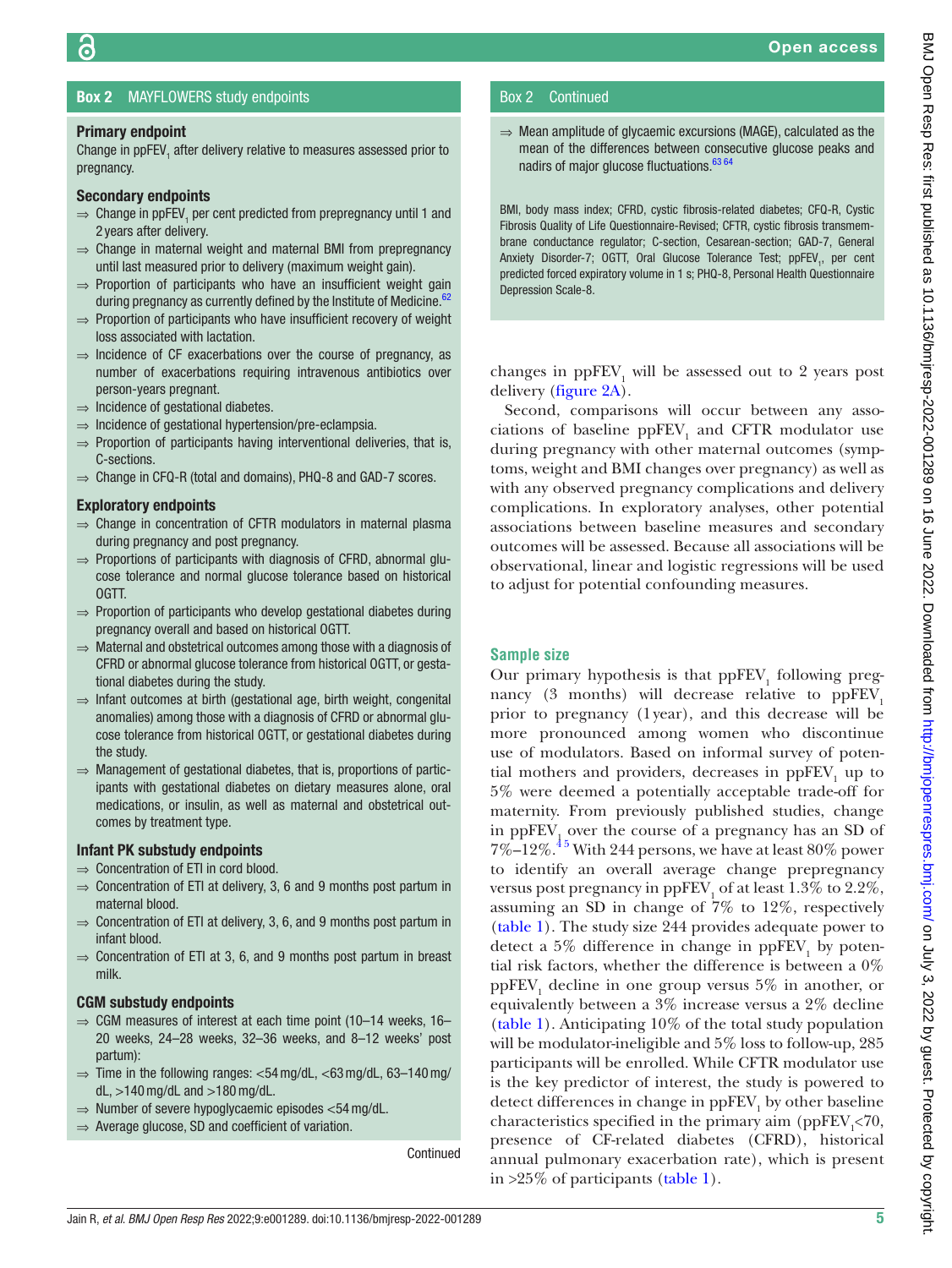

Figure 3 Study Groups. The study will enrol participants regardless of their use of cystic fibrosis transmembrane conductance regulator (CFTR) modulators. Based on a survey of potentially participating sites, approximately 25% of women are likely to discontinue CFTR modulators during pregnancy due to the unknown/understudied risks of CFTR modulators to the fetus. Statistical analysis will take into account those who have never been on CFTR modulator (eg, participant A), those who choose to stay on CFTR modulators throughout their pregnancy (eg, participant B), and participants who are using CFTR modulators during conception, but elect to discontinue CFTR modulators when pregnancy is diagnosed (eg, participant C). Other patterns of inconsistent use may be seen. FEV, forced expiratory volume.

#### **Trial status**

The trial protocol was IRB approved on 10 June 2021. The first patient was enrolled on 30 September 2021.

Participant A: no modulator use

€-

<span id="page-5-0"></span>←

Participant B: consistent modulator use

Participant C: inconsistent modulator use

<span id="page-5-1"></span>Table 1 Sample size needed to achieve 80% power, in order to detect a difference in ppFEV<sub>1</sub> decline during pregnancy comparing groups determined by practices, conditions or treatments

| <b>Difference</b><br>In $\Delta$ , A–B (%) | <b>Prevalence</b><br>Group $A(\%)$ | <b>Sample size</b> |                 |
|--------------------------------------------|------------------------------------|--------------------|-----------------|
|                                            |                                    | $\sigma = 7\%$     | $\sigma = 12\%$ |
| .5                                         | 10                                 | 180                | 510             |
| 5                                          | 25                                 | 84                 | 244             |
| 5                                          | 50                                 | 62                 | 184             |

We designed this study to detect any clinical meaningful negative impacts on maternal forced expiratory volume in 1s (FEV1) occurring following any temporary discontinuation of modulators while pregnant. We assume that between 10% and 25% of women would discontinue modulator use during perhaps at least the first trimester of pregnancy, on the advice of their doctor. We further assume that the maximum tolerable difference in the change in FEV over pregnancy is 5%: that is, should women who remain on modulators have an average FEV *drop* of 3% over pregnancy, that women who discontinue modulators would have an average *drop* of no more than 8% ((-3%)–(-8%)=5%). Similarly, if women who remain on modulators have an average FEV *increase* of 4% over pregnancy, then women who discontinue modulators would have an average *drop* of no greater than 1% ((+4%)−(−1%)=5%). We also assume that the SD in the change in FEV1 % predicted is between 7% and 12%, based on previous studies of changes over the course of pregnancy.<sup>4</sup>

Δ=change post pregnancy versus prepregnancy. A, B=groups defined by baseline characteristics such as presence of cystic fibrosis-related diabetes or by modulator discontinuation over pregnancy. σ=SD deviation of change in per cent predicted forced expiratory volume in 1 s (ppFEV<sub>1</sub>), over pregnancy.

Emerging evidence suggests that PK/pharmacodynamics (PD) inter-relationships are variable and that this information is completely unknown in pregnant women, who are generally excluded from interventional trials. $17-22$ Physiologic changes in pregnancy may induce profound alterations to the PK properties of many medications, including effects on distribution, absorption, metabolism and excretion of drugs. Thus, the PD properties of some therapeutics may be altered during pregnancy.<sup>[36 37](#page-9-4)</sup> This impact is likely particularly true for drug combination therapy, such as ETI, which is susceptible to differences in blood and cellular metabolism and drug–drug interactions. If the timing of recent drug administration is known, blood sampling can be used to assess population PK over the course of pregnancy and compare it to published PK in non-pregnant individuals.

A key unknown factor with the use of ETI is the amount that may be transmitted from mother to infant in utero and after delivery through breast feeding. Animal reproductive models showed that elexacaftor crosses into the placenta and into breast milk. $^{27}$  $^{27}$  $^{27}$  In one woman with CF and her infant, both lumacaftor and ivacaftor crossed the placenta, with lumacaftor concentrations greater in cord blood than in maternal plasma concentrations; both drugs were present in breast milk and infant plasma.<sup>[38](#page-9-5)</sup> Similarly, investigators recently reported that in three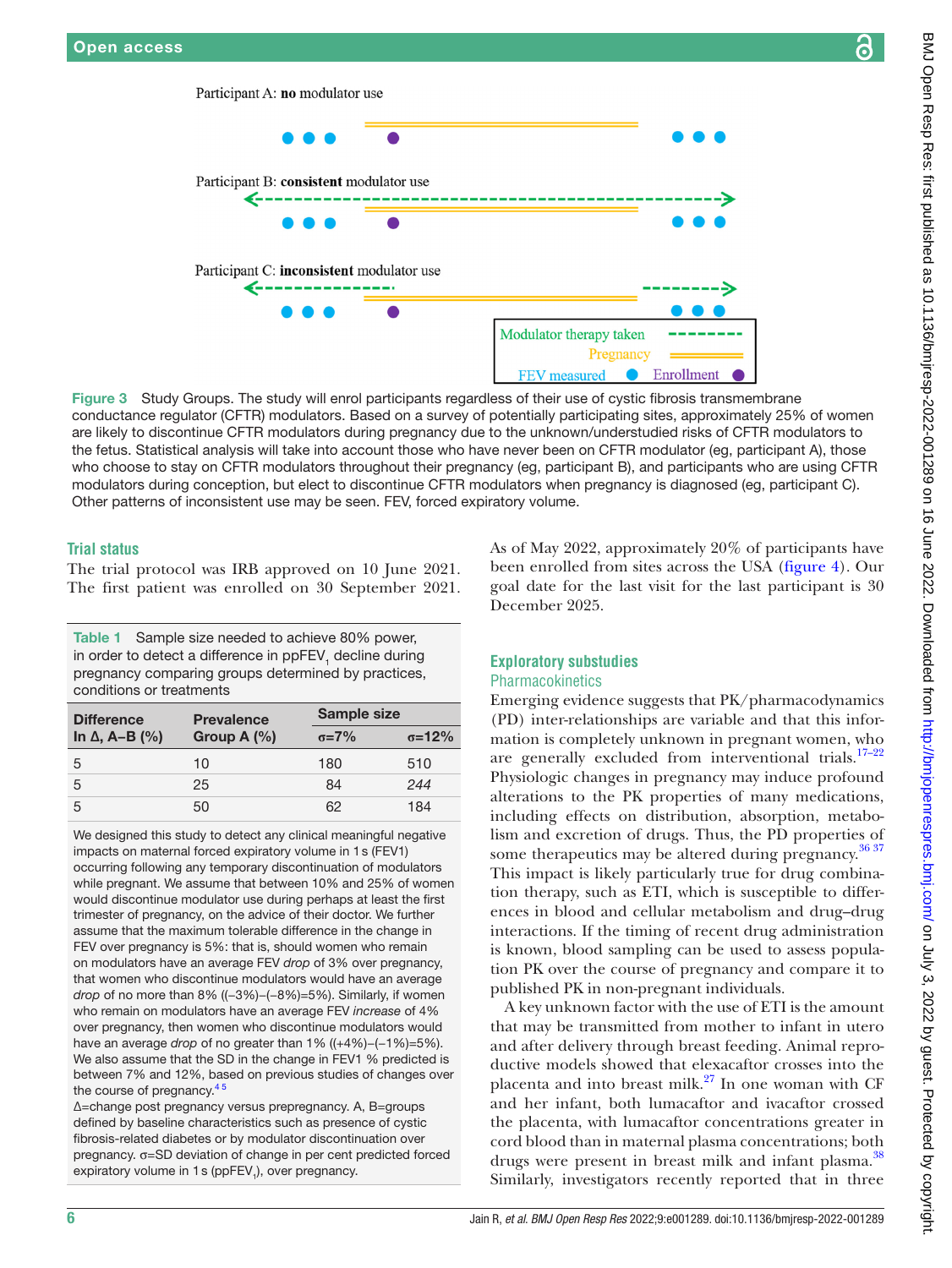

Figure 4 Trial enrolment sites. The *Ma*ternal and *F*eta*l O*utcomes in the *E*ra of Modulato*rs* (MAYFLOWERS) study is sponsored by the Cystic Fibrosis Foundation and is currently enrolling across 40 participating centres in the CF Therapeutics Development Network.

women who used ETI during pregnancy and lactation, all three components of ETI were present in cord and infant blood as well as breast milk.<sup>[33](#page-9-6)</sup> Interestingly, despite continuous dosing of ETI in the women, the perinatal concentrations were lower than those post pregnancy. Also, tezacaftor concentrations were higher in breast milk and in breastfeeding infants than those of elexacaftor and ivacaftor. To further understand the PK of ETI in pregnant women and their exposed infants, data collection and analysis in a larger group of mother–infant pairs are needed.

Finally, there is little information to guide recommendations for monitoring infants exposed to modulators during lactation. Animal data showed that ivacaftor administration to juvenile rats led to cataracts (leading to a recommendation for ophthalmologic exams in those under the age of 18 years receiving ivacaftor).  $23$  Additionally, although fluctuations of liver function tests (LFTs) in young children are understudied, there are reports of elevated LFTs in young children treated with ivacaftor.<sup>39</sup> Although the limited data from case series provide some reassurance,[28 29 33](#page-8-11) it is unclear if all infants exposed in utero or during lactation require ophthalmologic examination and routine LFT monitoring.

The MAYFLOWERS study will provide an opportunity to assess the changes in CFTR modulator PK during pregnancy and modulator concentrations in both mothers and infants peripartum over time. We will enrol 20 mother and infant pairs in the infant ETI PK substudy to determine the amount of each component of ETI present in cord blood, breast milk and infant plasma [\(figure](#page-3-0) 2B). This assessment may allow us to better characterise the potential risk of adverse effects for the infant.

#### <span id="page-6-0"></span>Continuous glucose monitoring

Gestational diabetes is the most common medical disorder in pregnancy. It is associated with increased short and long-term health risks for both the mother (gestational hypertension and diabetes, and subsequently, hypertension and type II diabetes) and the infant (congenital anomalies, especially cardiac and neurologic, large for gestational age infants who may experience birth injury and hypoglycaemia, and subsequent risk for childhood obesity and its metabolic consequences). $^{40}$  41 A substantial amount of data demonstrates a direct correlation between glycaemic control in pregnancy and poor infant outcomes $\frac{42-46}{ }$  and that improved glucose control decreases incidence of adverse outcomes[.43 45 47–50](#page-9-10)

More than 30% of adults with CF were reported to have CFRD in the 2020 US Cystic Fibrosis Foundation Patient Registry (CFFPR).<sup>1</sup> Reynaud *et al* reported that compared with pregnant women without CFRD, pregnant pwCF with CFRD had a trend towards need for assisted conception (p=0.06) and a higher need for delivery by C-section (p=0.005).[6](#page-8-4) Furthermore, Jelin *et al* reported that compared with women without CF, pwCF were more likely to have pregestational diabetes, require C-section and give birth to premature infants and infants with congenital anomalies.<sup>[11](#page-8-3)</sup>

For both CFRD and gestational diabetes, the standard of care diagnostic test is an Oral Glucose Tolerance Test  $(OGTT)$ .<sup>51–53</sup> Nonetheless, clinicians and investigators are increasingly interested in exploring the use of CGM, which provides comprehensive glycaemic data using minimally invasive subcutaneous sensors. CGM has been validated in children and adolescents with  $CF<sup>54</sup>$  Two small studies showed that early glucose abnormalities are detectable by CGM in pwCF and are associated with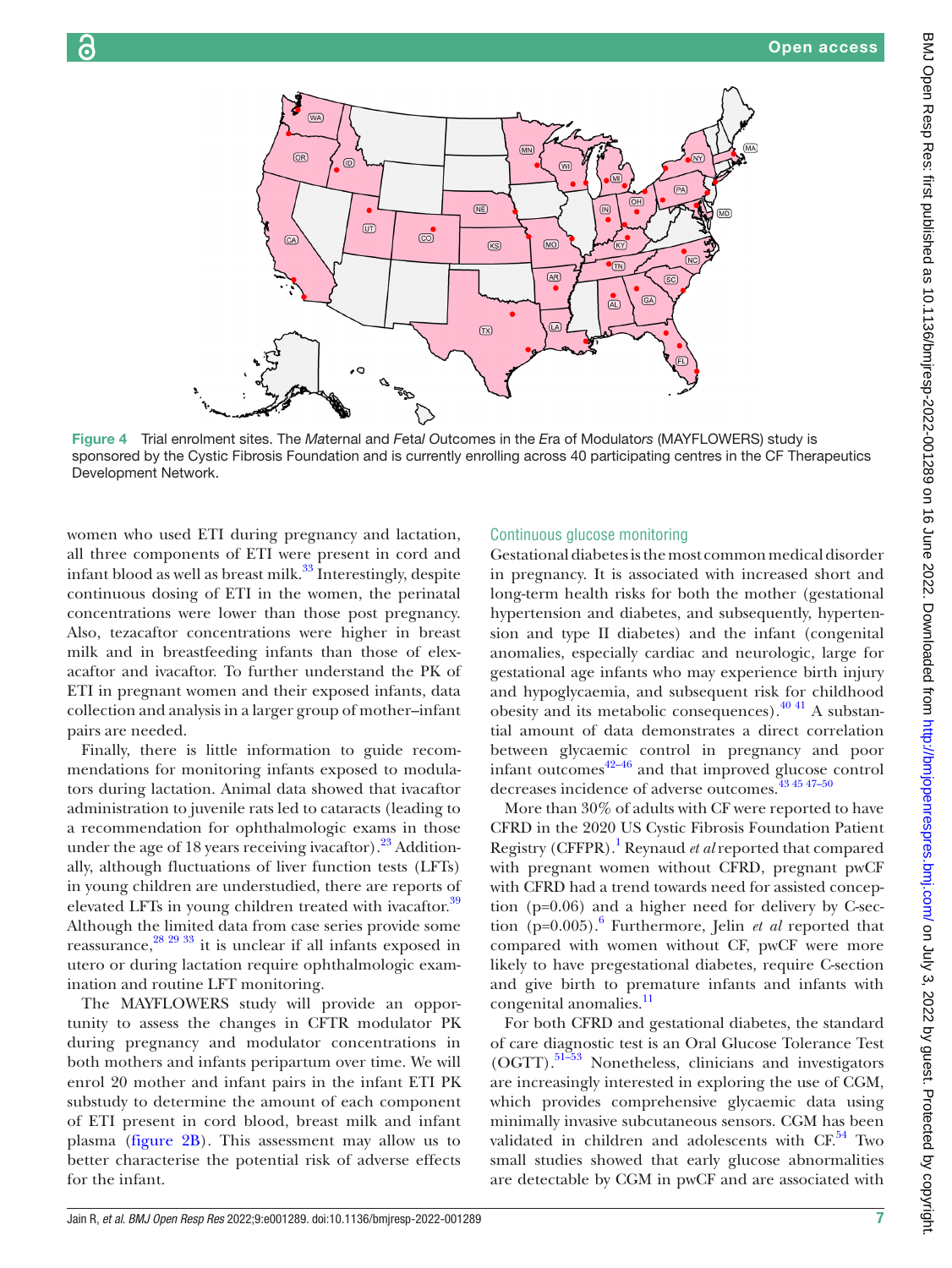historical decline and contemporaneously worse health outcomes.[55 56](#page-9-13) Finally, in a pilot study of adults with CF, Taylor-Cousar *et al* demonstrated that CGM identified a greater degree of impaired glucose metabolism than the gold standard 2-hour OGTT.<sup>57</sup> Although there are no published studies investigating CGM in pregnant pwCF, a recent prospective multicentre study in pregnant women with type I diabetes showed that use of CGM significantly improved maternal glycaemic control, was associated with fewer adverse neonatal outcomes and minimised diabetes care burden on the expectant mothers.<sup>58</sup>

In the main study, we hypothesise that the level of abnormal glucose metabolism by prepregnancy OGTT will be associated with the adverse maternal and fetal outcomes known to occur in participants with (1) diabetes or (2) gestational diabetes. In the CGM substudy, we will enrol 105 participants in the first trimester of pregnancy to assess (1) any potential longitudinal changes in glycaemic control, (2) whether there is an association between OGTT and CGM results and (3) whether glucose and glycaemic variability on CGM provide additional information beyond what can be obtained from OGTT ([figure](#page-3-0) 2C).

#### **Ethics and dissemination**

Despite the decline in pregnancies in the general US population, pregnancies in pwCF nearly doubled from  $310$  in 2019 to 619 in 2020.<sup>[13](#page-8-14)</sup> Data from the CFFPR from 1985 to 1997 showed that pwCF who became pregnant had similar long-term outcomes compared with people who never became pregnant; however, those who became pregnant were healthier at baseline than pwCF who did not become pregnant.<sup>4 14</sup> Currently, more people with moderate to severe disease are becoming pregnant; use of modulator therapy has enabled even people with very severe lung dysfunction to conceive and maintain pregnancies.[29 59](#page-8-15) Nonetheless, little information is available regarding the long-term impacts of pregnancy in those with a wide range of baseline disease on lung function, exacerbations, nutrition, glucose control and mental health, and even less data have been described for infant outcomes. While the CFFPR is a key source of epidemiologic information regarding CF, neither key maternal factors such as data regarding circumstances surrounding pregnancy, detailed medication use and glucose control, nor important infant outcomes such as gestational age, birth injury, congenital malformations and early child development are available in the CFFPR.<sup>[1](#page-8-0)</sup> MAYFLOWERS will provide the comprehensive and timely data that pwCF and their care providers need to optimally prepare and manage CF in pregnancy and lactation.

The MAYFLOWERS trial will enable us to describe detailed health outcomes following pregnancy in pwCF and their infants. Because all trial participants will be pregnant pwCF, we will not be able to compare outcomes related to pregnancy nor to contrast infant outcomes between pwCF and without CF. However, we plan to

leverage the data generated from this study for future comparative analyses through the US CFFPR to address separate but important questions about how lung function in pregnancy compares to that in the absence of pregnancy. With ~244 potential live births, our focus will be to estimate *rates* of infant outcomes and not to formally test for differences in outcomes by baseline exposures or identify potential risk factors. To achieve adequate power to identify risk factors associated with infant outcomes, the study would require (1) 1900 births to detect a 5% absolute difference in proportion of infants born at <37 weeks' gestational age, (2) 1270 births to detect differences in birth weight of 100g and (3) over 10000 births to detect 1% absolute differences in frequencies of birth defects (usually present in fewer than 3% of births). MAYFLOWERS *will* be the first to report frequencies of infant outcomes, which can serve to motivate future studies of neonatal health among mothers-to-be with CF. Furthermore, the MAYFLOWERS PK substudy will aid paediatricians in their recommendations regarding safety monitoring and breast feeding when caring for healthy infants exposed to modulators.

Although MAYFLOWERS is enroling only pwCF, many of the results will likely be applicable to other people with chronic respiratory disease, particularly those with concomitant diabetes. In a review of a nation-wide database that included 1.3million childbirths over 25 years, Jøvling *et al* reported an increasing prevalence of maternal chronic disease during pregnancy. $60$  Of the 23 chronic disease categories they examined, chronic lung disease was the most common. Given the potential adverse impact of chronic lung disease and diabetes on both maternal and infant health, the prospectively collected data in MAYFLOWERS on medication use, glucose control, changes in lung function post pregnancy and during lactation, and correlation of outcomes with baseline disease as well as impact on infant outcomes may inform management for other pregnant people with chronic lung disease and/or pregestational and gestational diabetes.

This pivotal study will provide an early examination of potential risk factors for successful or poor maternal outcomes in pregnant pwCF in the modern era, with a particular focus on the role of CFTR modulators for which approximately  $90\%$  of pwCF are now eligible.<sup>[21 22 61](#page-8-16)</sup> The data derived from this first of its kind study in CF will provide crucial information to guide pregnancy and lactation management by CF care providers and pwCF, as well as others with chronic respiratory disease.

#### Author affiliations

<sup>1</sup>Department of Medicine, University of Texas Southwestern, Dallas, Texas, USA

<sup>2</sup> Cystic Fibrosis Therapeutics Development Network Coordinating Center, Seattle Children's Hospital, Seattle, Washington, USA

 Department of Biostatistics, University of Washington, Seattle, Texas, USA Clinical Research Services, National Jewish Health, Denver, Colorado, USA Department of Pediatrics, Harvard Medical School, Boston, Massachusetts, USA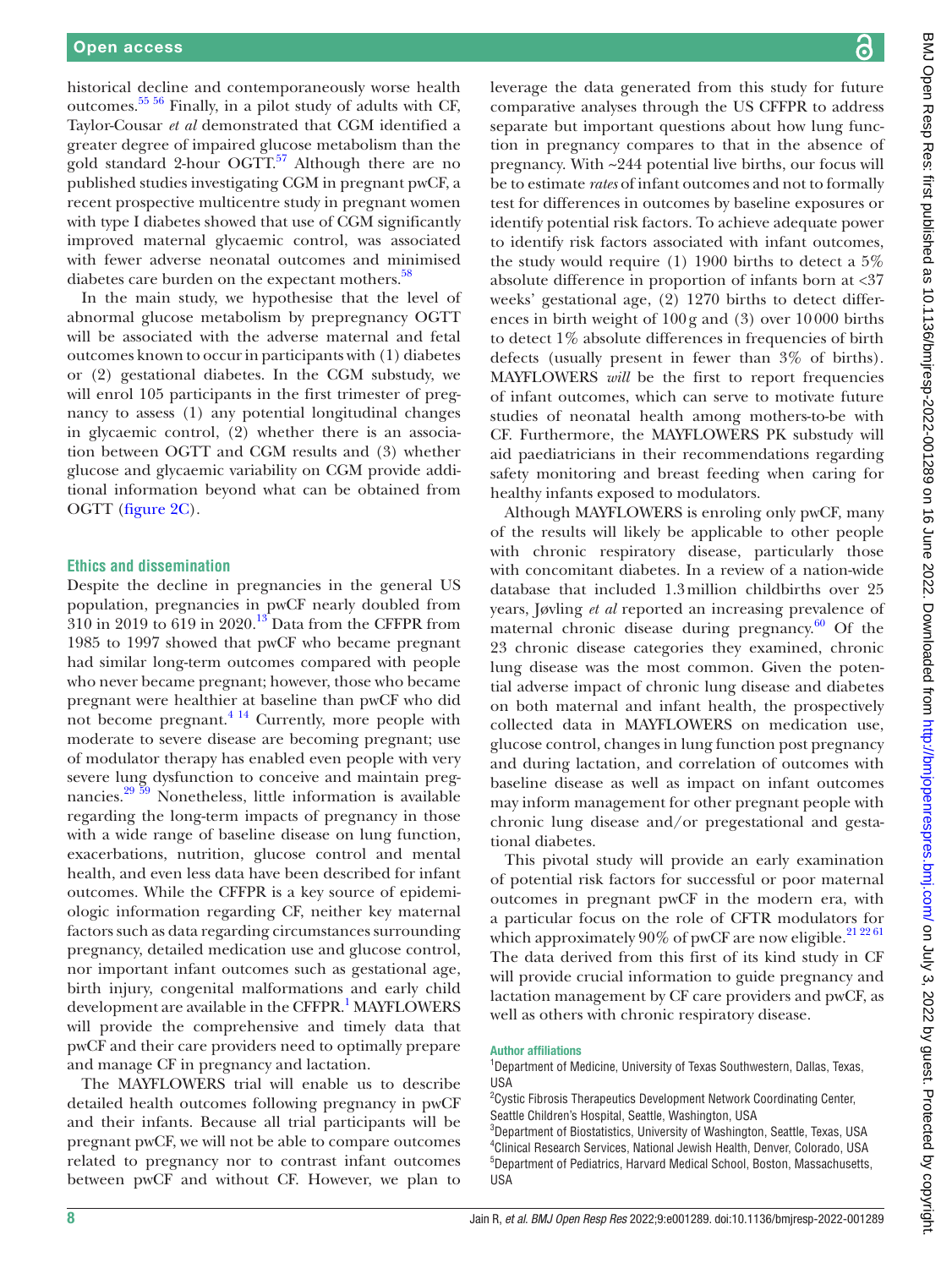6 Division of Endocrinology, Massachusetts General Hospital, Boston, Massachusetts, USA

<sup>7</sup>Department of Pediatrics, University of Washington, Seattle, Washington, USA

<sup>8</sup>Department of Pediatrics, University of North Carolina at Chapel Hill, Chapel Hill, North Carolina, USA

<sup>9</sup>Departments of Internal Medicine and Pediatrics, National Jewish Health, Denver, Colorado, USA

Acknowledgements We sincerely express our appreciation to the members of CFF Community Voice whose contributions aided in primary outcome choice. We would also like to thank Megan Lapore, Dr. Katie Rustici, and Dr. Edith Chang for protocol review, and the CFF TDN coordinating center staff for their operational assistance.

Contributors All authors drafted the manuscript or revised it critically for important intellectual content. All authors contributed to the design of the MAYFLOWERS study. All authors approved the final version of the manuscript. The content of this manuscript is the responsibility of the authors alone and does not necessarily reflect the views or policies of the study sponsor.

Funding Supported by the Cystic Fibrosis Foundation (CFF) (funding for the MAYFLOWERS study).

Map disclaimer The inclusion of any map (including the depiction of any boundaries therein), or of any geographic or locational reference, does not imply the expression of any opinion whatsoever on the part of BMJ concerning the legal status of any country, territory, jurisdiction or area or of its authorities. Any such expression remains solely that of the relevant source and is not endorsed by BMJ. Maps are provided without any warranty of any kind, either express or implied.

Competing interests JLT-C: received grants from Vertex Pharmaceuticals Incorporated and Eloxx; has received fees from Vertex Pharmaceuticals Incorporated related to consultation on clinical research design, participation on advisory boards, and speaking engagements; and has served on advisory boards and/or provided consultation for Novartis, Genentech, Gilead, Protalix, Santhera, 4DMT, AbbVie and Proteostasis. NMH has received grant funding from the CFF and NIH and has participated on an advisory board for Vertex. CRE has received grant funding from the CFF and NIH. MSP has received research grants from the CFF, NIH, and Vertex Pharmaceuticals; in-kind support from Dexcom Inc; and speaking fees from Vertex Pharmaceuticals. RJ has received grants from the CFF, Vertex, Boehringer\_Ingelheim, Genentech, and Armata and received fees for consulting or serving on advisory boards from Gilead, Vertex and Boehringer Ingelheim.

Patient and public involvement Patients and/or the public were involved in the design, or conduct, or reporting, or dissemination plans of this research. Refer to the Methods section for further details.

Patient consent for publication Not applicable.

Ethics approval This study involves human participants and was approved by Advarra IRB, SSU00159104. Participants gave informed consent to participate in the study before taking part.

Provenance and peer review Not commissioned; externally peer reviewed.

Data availability statement No data are available. NA.

Open access This is an open access article distributed in accordance with the Creative Commons Attribution Non Commercial (CC BY-NC 4.0) license, which permits others to distribute, remix, adapt, build upon this work non-commercially, and license their derivative works on different terms, provided the original work is properly cited, appropriate credit is given, any changes made indicated, and the use is non-commercial. See:<http://creativecommons.org/licenses/by-nc/4.0/>.

#### **REFERENCES**

- <span id="page-8-0"></span>1 United States Cystic Fibrosis Foundation Patient Registry. Annual data report Bethesda, Maryland, 2020. Available: [https://www.](https://www.cfsmartreports.com/resourcefiles/2020%20Annual%20Data%20Report.pdf) [cfsmartreports.com/resourcefiles/2020%20Annual%20Data%](https://www.cfsmartreports.com/resourcefiles/2020%20Annual%20Data%20Report.pdf) [20Report.pdf](https://www.cfsmartreports.com/resourcefiles/2020%20Annual%20Data%20Report.pdf)
- <span id="page-8-1"></span>2 Thorpe-Beeston JG, Madge S, Gyi K, *et al*. The outcome of pregnancies in women with cystic fibrosis--single centre experience 1998-2011. *[BJOG](http://dx.doi.org/10.1111/1471-0528.12040)* 2013;120:354–61.
- 3 Renton M, Priestley L, Bennett L, *et al*. Pregnancy outcomes in cystic fibrosis: a 10-year experience from a UK centre. *[Obstet Med](http://dx.doi.org/10.1177/1753495X15575628)* 2015;8:99–101.
- <span id="page-8-12"></span>4 Ahluwalia M, Hoag JB, Hadeh A, *et al*. Cystic fibrosis and pregnancy in the modern era: a case control study. *[J Cyst Fibros](http://dx.doi.org/10.1016/j.jcf.2013.08.004)* 2014;13:69–73.
- <span id="page-8-5"></span>5 Gillet D, de Braekeleer M, Bellis G, *et al*. Cystic fibrosis and pregnancy. Report from French data (1980-1999). *[BJOG](http://dx.doi.org/10.1111/j.1471-0528.2002.01511.x)* 2002;109:912–8.
- <span id="page-8-4"></span>6 Reynaud Q, Poupon-Bourdy S, Rabilloud M, *et al*. Pregnancy outcome in women with cystic fibrosis-related diabetes. *[Acta Obstet](http://dx.doi.org/10.1111/aogs.13185)  [Gynecol Scand](http://dx.doi.org/10.1111/aogs.13185)* 2017;96:1223–7.
- 7 Giordani B, Quattrucci S, Amato A, *et al*. A case-control study on pregnancy in Italian cystic fibrosis women. data from the Italian registry. *[Respir Med](http://dx.doi.org/10.1016/j.rmed.2018.11.009)* 2018;145:200–5.
- 8 Cohen-Cymberknoh M, Gindi Reiss B, Reiter J, *et al*. Baseline cystic fibrosis disease severity has an adverse impact on pregnancy and infant outcomes, but does not impact disease progression. *[J Cyst](http://dx.doi.org/10.1016/j.jcf.2020.09.002)  [Fibros](http://dx.doi.org/10.1016/j.jcf.2020.09.002)* 2021;20:388–94.
- <span id="page-8-2"></span>9 Goss CH, Rubenfeld GD, Otto K, *et al*. The effect of pregnancy on survival in women with cystic fibrosis. *[Chest](http://dx.doi.org/10.1378/chest.124.4.1460)* 2003;124:1460–8.
- 10 Schechter MS, Quittner AL, Konstan MW, *et al*. Long-Term effects of pregnancy and motherhood on disease outcomes of women with cystic fibrosis. *[Ann Am Thorac Soc](http://dx.doi.org/10.1513/AnnalsATS.201211-108OC)* 2013;10:213–9.
- <span id="page-8-3"></span>11 Jelin AC, Sharshiner R, Caughey AB. Maternal co-morbidities and neonatal outcomes associated with cystic fibrosis.. *[J Matern Fetal](http://dx.doi.org/10.3109/14767058.2016.1161747)  [Neonatal Med](http://dx.doi.org/10.3109/14767058.2016.1161747)* 2017;30:4–7.
- 12 Patel EM, Swamy GK, Heine RP, *et al*. Medical and obstetric complications among pregnant women with cystic fibrosis. *[Am J](http://dx.doi.org/10.1016/j.ajog.2014.07.018)  [Obstet Gynecol](http://dx.doi.org/10.1016/j.ajog.2014.07.018)* 2015;212:98.e1–98.e9.
- <span id="page-8-14"></span>13 Ashcroft A, Chapman SJ, Mackillop L. The outcome of pregnancy in women with cystic fibrosis: a UK population based descriptive study. *[BJOG](http://dx.doi.org/10.1111/1471-0528.16423)* 2020.
- <span id="page-8-6"></span>14 Kazmerski TM, Jain R, Lee M, *et al*. Parenthood impacts short-term health outcomes in people with cystic fibrosis. *[J Cyst Fibros](http://dx.doi.org/10.1016/j.jcf.2022.02.006)* 2022. doi:10.1016/j.jcf.2022.02.006. [Epub ahead of print: 15 Feb 2022].
- <span id="page-8-7"></span>15 Fair A, Griffiths K, Osman LM. Attitudes to fertility issues among adults with cystic fibrosis in Scotland. The Collaborative group of Scottish adult CF centres. *[Thorax](http://dx.doi.org/10.1136/thorax.55.8.672)* 2000;55:672–7.
- 16 Kazmerski TM, Gmelin T, Slocum B, *et al*. Attitudes and decision making related to pregnancy among young women with cystic fibrosis. *[Matern Child Health J](http://dx.doi.org/10.1007/s10995-016-2181-z)* 2017;21:818–24.
- <span id="page-8-8"></span>17 Ramsey BW, Davies J, McElvaney NG, *et al*. A CFTR potentiator in patients with cystic fibrosis and the G551D mutation. *[N Engl J Med](http://dx.doi.org/10.1056/NEJMoa1105185)* 2011;365:1663–72.
- 18 Wainwright CE, Elborn JS, Ramsey BW, *et al*. Lumacaftor-Ivacaftor in patients with cystic fibrosis homozygous for Phe508del CFTR. *[N](http://dx.doi.org/10.1056/NEJMoa1409547)  [Engl J Med](http://dx.doi.org/10.1056/NEJMoa1409547)* 2015;373:220–31.
- 19 Taylor-Cousar JL, Munck A, McKone EF, *et al*. Tezacaftor-Ivacaftor in patients with cystic fibrosis homozygous for Phe508del. *[N Engl J](http://dx.doi.org/10.1056/NEJMoa1709846)  [Med](http://dx.doi.org/10.1056/NEJMoa1709846)* 2017;377:2013–23.
- 20 Rowe SM, Daines C, Ringshausen FC, *et al*. Tezacaftor-Ivacaftor in Residual-Function heterozygotes with cystic fibrosis. *[N Engl J Med](http://dx.doi.org/10.1056/NEJMoa1709847)* 2017;377:2024–35.
- <span id="page-8-16"></span>21 Middleton PG, Mall MA, Dřevínek P, *et al*. Elexacaftor-Tezacaftor-Ivacaftor for cystic fibrosis with a single Phe508del allele. *[N Engl J](http://dx.doi.org/10.1056/NEJMoa1908639)  [Med](http://dx.doi.org/10.1056/NEJMoa1908639)* 2019;381:1809–19.
- 22 Heijerman HGM, McKone EF, Downey DG, *et al*. Efficacy and safety of the elexacaftor plus tezacaftor plus ivacaftor combination regimen in people with cystic fibrosis homozygous for the F508del mutation: a double-blind, randomised, phase 3 trial. *[Lancet](http://dx.doi.org/10.1016/S0140-6736(19)32597-8)* 2019;394:1940–8.
- <span id="page-8-9"></span>23 Ivacaftor (Kalydeco), United States prescribing information, 2020. Available: [https://pi.vrtx.com/files/uspi\\_ivacaftor.pdf](https://pi.vrtx.com/files/uspi_ivacaftor.pdf)
- 24 Lumacaftor/ivacaftor (Orkambi) United States prescribing information, 201[9https://pi.vrtx.com/files/uspi\\_lumacaftor\\_ivacaftor.](https://pi.vrtx.com/files/uspi_lumacaftor_ivacaftor.pdf) [pdf](https://pi.vrtx.com/files/uspi_lumacaftor_ivacaftor.pdf)
- 25 Tezacaftor/ivacaftor (Symdeko) United States prescribing information., 2020[https://pi.vrtx.com/files/uspi\\_tezacaftor\\_ivacaftor.](https://pi.vrtx.com/files/uspi_tezacaftor_ivacaftor.pdf) [pdf](https://pi.vrtx.com/files/uspi_tezacaftor_ivacaftor.pdf)
- <span id="page-8-10"></span>26 (FDA) FDA. Pregnancy and lactation labeling rule. Available: [https://](https://www.fda.gov/drugs/labeling-information-drug-products/pregnancy-and-lactation-labeling-drugs-final-rule) [www.fda.gov/drugs/labeling-information-drug-products/pregnancy](https://www.fda.gov/drugs/labeling-information-drug-products/pregnancy-and-lactation-labeling-drugs-final-rule)[and-lactation-labeling-drugs-final-rule](https://www.fda.gov/drugs/labeling-information-drug-products/pregnancy-and-lactation-labeling-drugs-final-rule)
- <span id="page-8-13"></span>27 Elexacaftor/tezacaftor/ivacaftor (Trikafta) United States prescribing information, 2020. Available: [https://pi.vrtx.com/files/uspi\\_](https://pi.vrtx.com/files/uspi_elexacaftor_tezacaftor_ivacaftor.pdf) [elexacaftor\\_tezacaftor\\_ivacaftor.pdf](https://pi.vrtx.com/files/uspi_elexacaftor_tezacaftor_ivacaftor.pdf)
- <span id="page-8-11"></span>28 Nash EF, Middleton PG, Taylor-Cousar JL. Outcomes of pregnancy in women with cystic fibrosis (CF) taking CFTR modulators - an international survey. *[J Cyst Fibros](http://dx.doi.org/10.1016/j.jcf.2020.02.018)* 2020;19:521–6.
- <span id="page-8-15"></span>29 Taylor-Cousar JL, Jain R. Maternal and fetal outcomes following elexacaftor-tezacaftor-ivacaftor use during pregnancy and lactation. *[J Cyst Fibros](http://dx.doi.org/10.1016/j.jcf.2021.03.006)* 2021;20:402–6.
- 30 O'Connor KE, Goodwin DL, NeSmith A, *et al*. Elexacafator/ tezacaftor/ivacaftor resolves subfertility in females with CF: a two center case series. *[J Cyst Fibros](http://dx.doi.org/10.1016/j.jcf.2020.12.011)* 2021;20:399–401.
- 31 Jain R, Taylor-Cousar JL, Fertility T-CJL. Fertility, pregnancy and lactation considerations for women with CF in the CFTR modulator